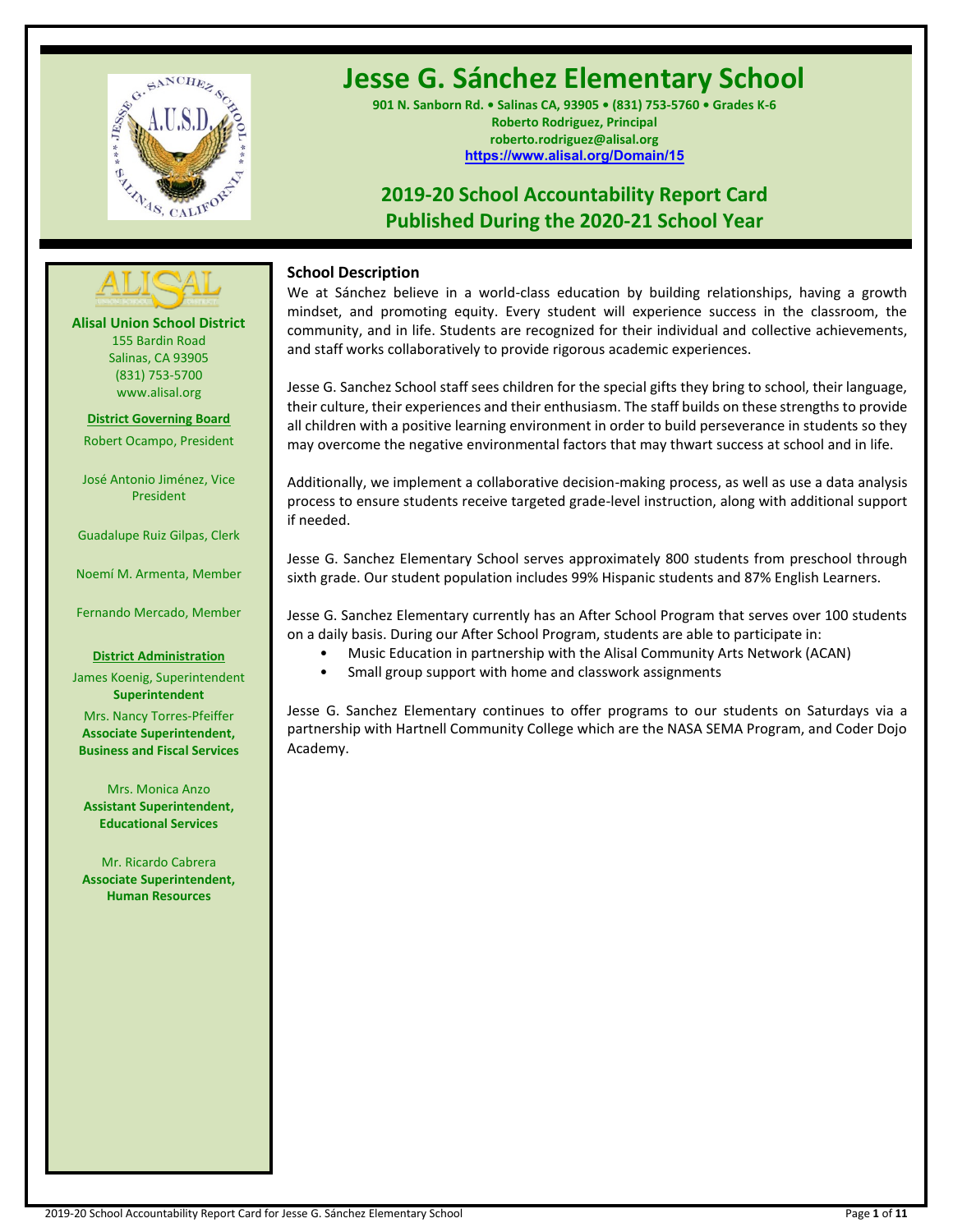# **About the SARC**

By February 1 of each year, every school in California is required by state law to publish a School Accountability Report Card (SARC). The SARC contains information about the condition and performance of each California public school. Under the Local Control Funding Formula (LCFF) all local educational agencies (LEAs) are required to prepare a Local Control and Accountability Plan (LCAP), which describes how they intend to meet annual school-specific goals for all pupils, with specific activities to address state and local priorities. Additionally, data reported in an LCAP is to be consistent with data reported in the SARC.

- For more information about SARC requirements and access to prior year reports, see the California Department of Education (CDE) SARC web page at [https://www.cde.ca.gov/ta/ac/sa/.](https://www.cde.ca.gov/ta/ac/sa/)
- For more information about the LCFF or the LCAP, see the CDE LCFF webpage a[t https://www.cde.ca.gov/fg/aa/lc/.](https://www.cde.ca.gov/fg/aa/lc/)
- For additional information about the school, parents/guardians and community members should contact the school principal or the district office.

#### **2019-20 Student Enrollment by Grade Level**

| <b>Grade Level</b> | <b>Number of Students</b> |
|--------------------|---------------------------|
| Kindergarten       | 116                       |
| Grade 1            | 112                       |
| Grade 2            | 122                       |
| Grade 3            | 106                       |
| Grade 4            | 127                       |
| Grade 5            | 107                       |
| Grade 6            | 103                       |
| Total Enrollment   | 793                       |

#### **2019-20 Student Enrollment by Group**

| Group                             | <b>Percent of Total Enrollment</b> |
|-----------------------------------|------------------------------------|
| <b>Hispanic or Latino</b>         | 99.7                               |
| Socioeconomically Disadvantaged   | 99                                 |
| <b>English Learners</b>           | 71.4                               |
| <b>Students with Disabilities</b> |                                    |
| <b>Homeless</b>                   | 23.6                               |

# **A. Conditions of Learning**

# **State Priority: Basic**

The SARC provides the following information relevant to the State priority: Basic (Priority 1):

- Degree to which teachers are appropriately assigned and fully credentialed in the subject area and for the pupils they are teaching;
- Pupils have access to standards-aligned instructional materials; and
- School facilities are maintained in good repair

| Teacher Credentials for Jesse G. Sánchez    | 18-19 | $19-20$ 20-21 |    |
|---------------------------------------------|-------|---------------|----|
| <b>With Full Credential</b>                 | 28    | 34            | 31 |
| <b>Without Full Credential</b>              |       |               |    |
| Teaching Outside Subject Area of Competence |       |               |    |

| <b>Teacher Credentials for Alisal Union School</b> | 18-19 | $19-20$ | $120-21$ |
|----------------------------------------------------|-------|---------|----------|
| With Full Credential                               |       |         | 33       |
| Without Full Credential                            |       |         |          |
| Teaching Outside Subject Area of Competence        |       |         |          |

**Teacher Misassignments and Vacant Teacher Positions at Jesse G. Sánchez Elementary School**

| <b>Indicator</b>                | 18-19 | $19-20$ | $20 - 21$ |
|---------------------------------|-------|---------|-----------|
| Teachers of English Learners    |       |         |           |
| Total Teacher Misassignments*   |       |         |           |
| <b>Vacant Teacher Positions</b> |       |         |           |

Note: "Misassignments" refers to the number of positions filled by teachers who lack legal authorization to teach that grade level, subject area, student group, etc. \*Total Teacher Misassignments includes the number of Misassignments of Teachers of English Learners.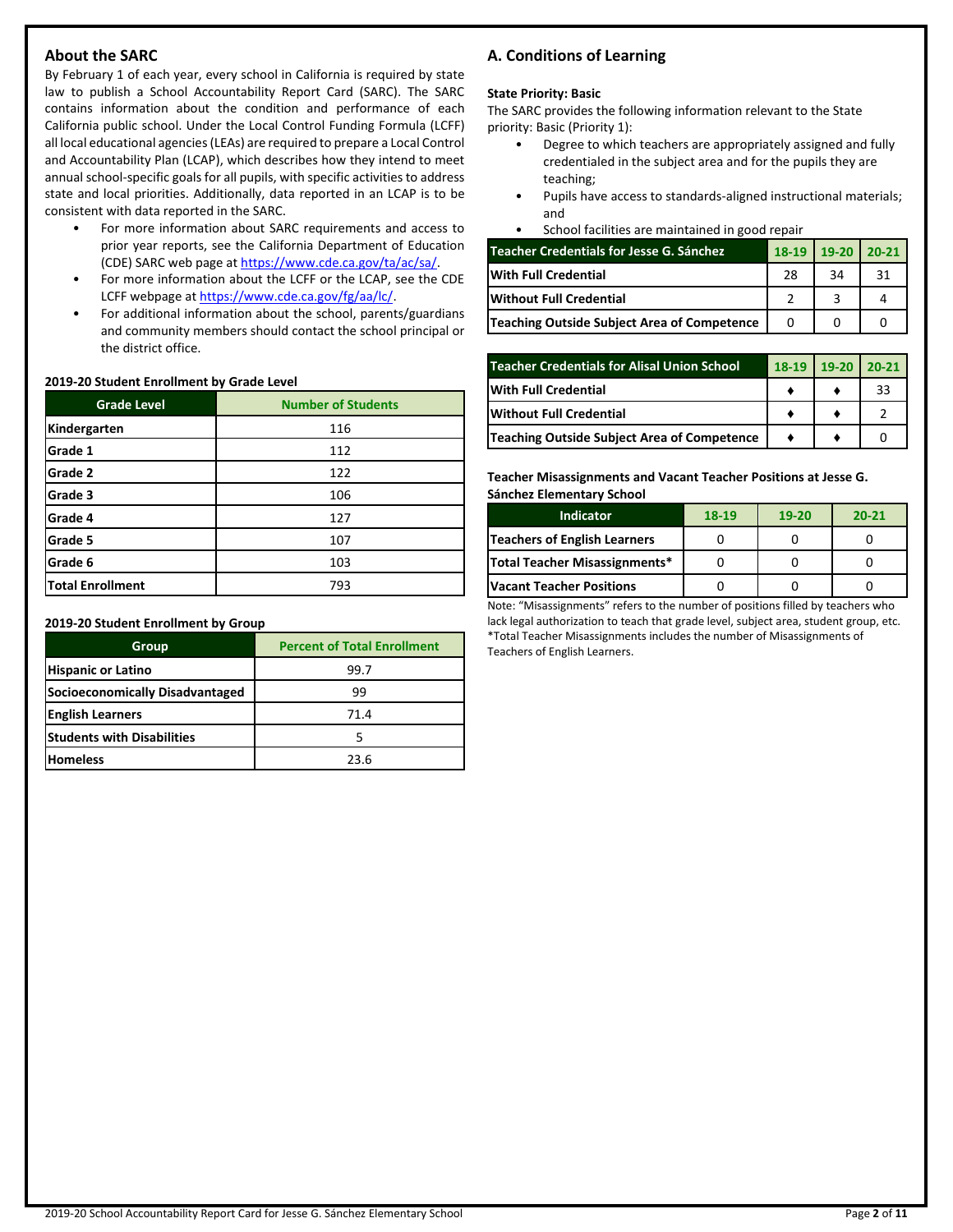# **Quality, Currency, Availability of Textbooks and Instructional Materials (School Year 2020-21)**

In order to meet requirements for common core state standards (CCSS), materials were updated as part of the 2018 adoption.

K-6 Wonders is used to teach all Language Arts standards. In K-6, teachers use Eureka Math.

# **Textbooks and Instructional Materials**

**Year and month in which data were collected: 2019**

| <b>Core Curriculum Area</b>         | <b>Textbooks and Instructional Materials/Year of Adoption</b>                                                            |
|-------------------------------------|--------------------------------------------------------------------------------------------------------------------------|
| <b>Reading/Language Arts</b>        | McMillan / McGraw-Hill, Wonders- K-3, Adopted 2017<br>McMillan / McGraw-Hill, Wonders- 4-6, Adopted 2018                 |
|                                     | The textbooks listed are from most recent adoption:<br>Yes                                                               |
| <b>Mathematics</b>                  | Percent of students lacking their own assigned textbook: 0<br>Eureka Math, Adopted 2018                                  |
|                                     | The textbooks listed are from most recent adoption:<br>Yes<br>Percent of students lacking their own assigned textbook: 0 |
| Science                             | Delta Foss- (Kinder-5th grades) - Adopted 2007<br>McGraw-Hill- (6th grade) - Adopted 2006                                |
|                                     | The textbooks listed are from most recent adoption:<br>Yes<br>Percent of students lacking their own assigned textbook: 0 |
| <b>History-Social Science</b>       | McGraw Hill, Imapact / Impacto, 4th-6th Grades - Adopted May 2019<br>McGraw-Hill, Vistas - Adopted 2006                  |
|                                     | The textbooks listed are from most recent adoption:<br>Yes                                                               |
| <b>Foreign Language</b>             | Percent of students lacking their own assigned textbook: 0<br>Not applicable                                             |
|                                     | The textbooks listed are from most recent adoption:<br>No<br>Percent of students lacking their own assigned textbook: 0  |
| <b>Health</b>                       | Not applicable                                                                                                           |
|                                     | The textbooks listed are from most recent adoption:<br>No<br>Percent of students lacking their own assigned textbook: 0  |
| <b>Visual and Performing Arts</b>   | Not applicable                                                                                                           |
|                                     | The textbooks listed are from most recent adoption:<br>No<br>Percent of students lacking their own assigned textbook: 0  |
| <b>Science Laboratory Equipment</b> | Not applicable                                                                                                           |
|                                     | The textbooks listed are from most recent adoption:<br>No                                                                |
|                                     | Percent of students lacking their own assigned textbook: 0                                                               |

Note: Cells with N/A values do not require data.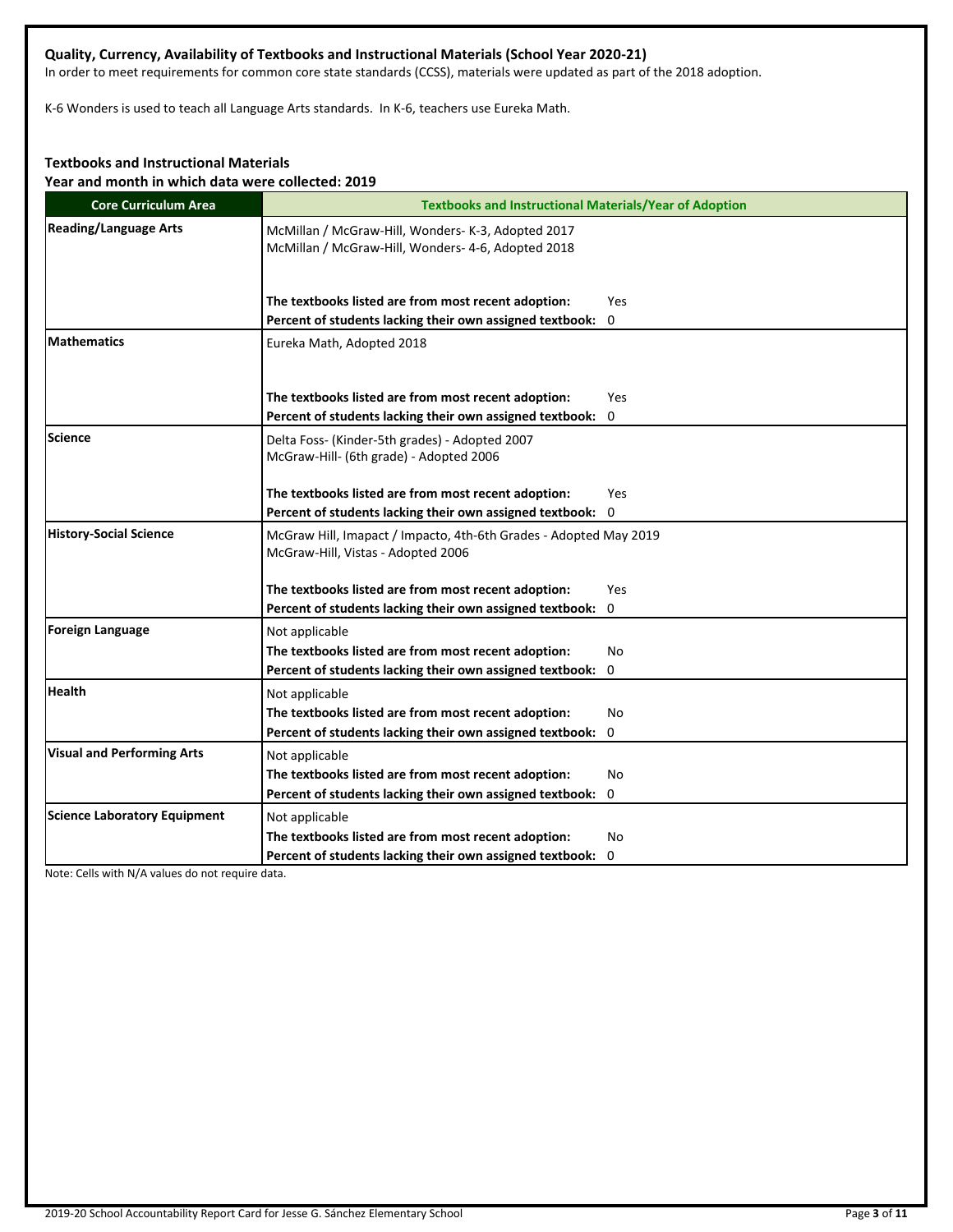# **School Facility Conditions and Planned Improvements (Most Recent Year)**

Monthly safety inspection is done by the lead custodian to make sure our school is safe for all students, staff and parents. During this time of COVID-19 pandemic our custodial staff sanitize common areas each hour, and sanitize all offices and classrooms where staff are working from. All fire extinguishers are also checked on a regular basis to make sure they are charged and there access is unobstructed.

# **School Facility Good Repair Status (Most Recent Year)**

Using the **most recently collected** FIT data (or equivalent), provide the following:

- Determination of repair status for systems listed
- Description of any needed maintenance to ensure good repair
- The year and month in which the data were collected
- The rate for each system inspected
- The overall rating

#### **Year and month in which data were collected: August, 2020**

| <b>System Inspected</b>                                                   | <b>Repair Status</b>     | <b>Repair Needed and</b><br><b>Action Taken or Planned</b> |
|---------------------------------------------------------------------------|--------------------------|------------------------------------------------------------|
| Systems:<br>Gas Leaks, Mechanical/HVAC, Sewer                             | Good                     |                                                            |
| Interior:<br><b>Interior Surfaces</b>                                     | Good                     |                                                            |
| <b>Cleanliness:</b><br>Overall Cleanliness, Pest/ Vermin Infestation      | Good                     |                                                            |
| <b>Electrical:</b><br>Electrical                                          | Good                     |                                                            |
| <b>Restrooms/Fountains:</b><br>Restrooms, Sinks/ Fountains                | Good                     |                                                            |
| Safety:<br>Fire Safety, Hazardous Materials                               | Good                     |                                                            |
| Structural:<br>Structural Damage, Roofs                                   | Good                     |                                                            |
| <b>External:</b><br>Playground/School Grounds, Windows/Doors/Gates/Fences | Good                     |                                                            |
| <b>Overall Rating</b>                                                     | <b>Exemplary</b><br>Good |                                                            |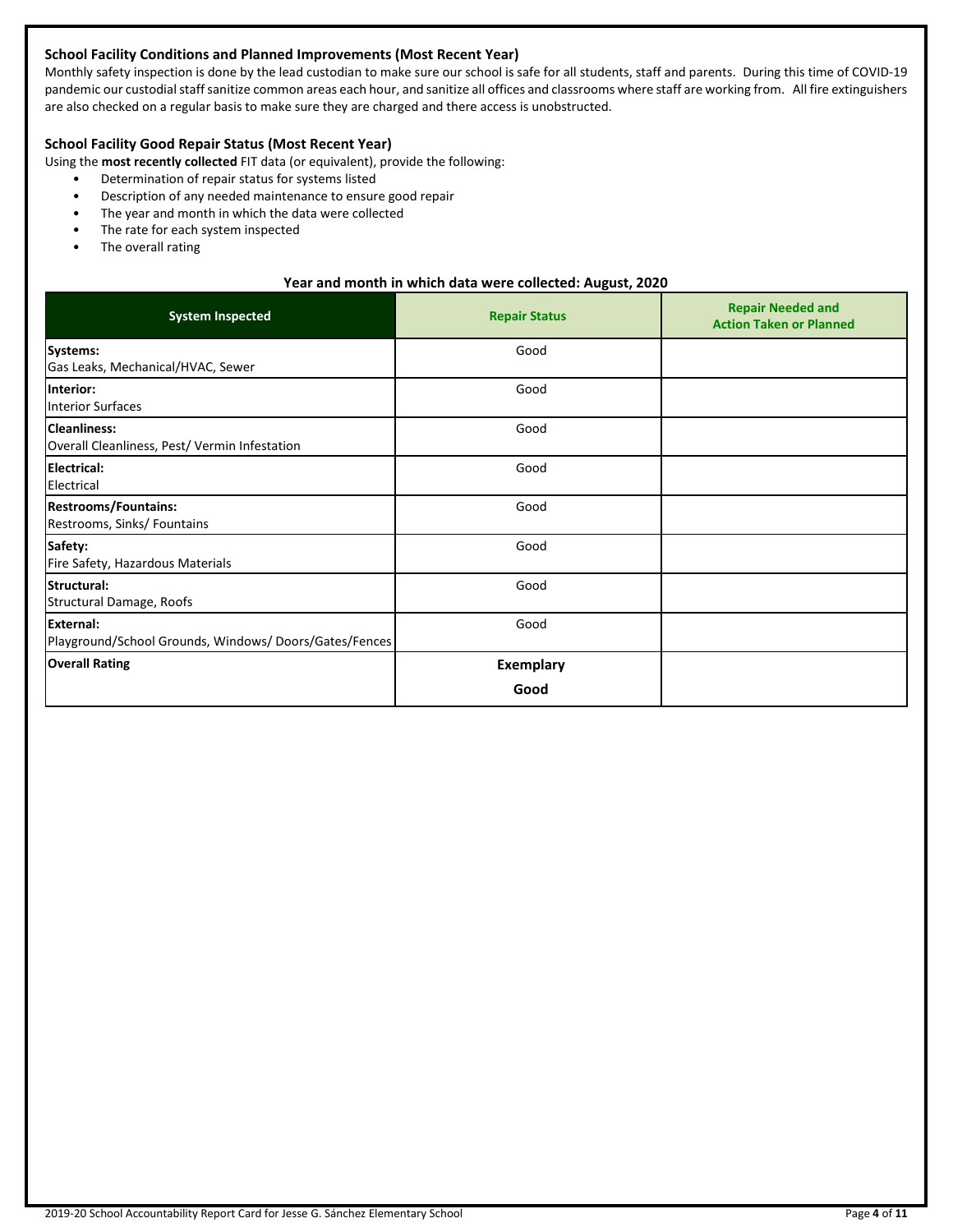# **B. Pupil Outcomes**

#### **State Priority: Pupil Achievement**

The SARC provides the following information relevant to the State priority: Pupil Achievement (Priority 4):

- **Statewide assessments** (i.e., California Assessment of Student Performance and Progress [CAASPP] System, which includes the Smarter Balanced Summative Assessments for students in the general education population and the California Alternate Assessments [CAAs] for English language arts/literacy [ELA] and mathematics given in grades three through eight and grade eleven. Only eligible students may participate in the administration of the CAAs. CAAs items are aligned with alternate achievement standards, which are linked with the Common Core State Standards [CCSS] for students with the most significant cognitive disabilities); and
- The percentage of students who have successfully completed courses that satisfy the requirements for entrance to the University of California and the California State University, or career technical education sequences or programs of study.

#### **CAASPP Test Results in ELA and Mathematics for All Students Grades Three through Eight and Grade Eleven**

**Percentage of Students Meeting or Exceeding the State Standard**

| <b>Subject</b> | <b>School</b><br>18-19 | <b>School</b><br>19-20 | <b>District</b><br>18-19 | <b>District</b><br>19-20 | <b>State</b><br>18-19 | <b>State</b><br>19-20 |
|----------------|------------------------|------------------------|--------------------------|--------------------------|-----------------------|-----------------------|
| <b>IELA</b>    | 33                     | N/A                    | 36                       | N/A                      | 50                    | N/A                   |
| <b>Math</b>    | 28                     | N/A                    | 28                       | N/A                      | 39                    | N/A                   |

Note: Cells with N/A values do not require data.

Note: The 2019-2020 data are not available. Due to the COVID-19 pandemic, Executive Order N-30-20 was issued which waived the requirement for statewide testing for the 2019-2020 school year.

Note: Percentages are not calculated when the number of students tested is ten or less, either because the number of students in this category is too small for statistical accuracy or to protect student privacy.

Note: ELA and mathematics test results include the Smarter Balanced Summative Assessment and the CAA. The "Percent Met or Exceeded" is calculated by taking the total number of students who met or exceeded the standard on the Smarter Balanced Summative Assessment plus the total number of students who met the standard (i.e., achieved Level 3-Alternate) on the CAAs divided by the total number of students who participated in both assessments.

# **CAASPP Test Results in Science for All Students Grades Five, Eight, and High School**

#### **Percentage of Students Meeting or Exceeding the State Standard**

| <b>Subject</b>   | <b>School</b> | <b>School</b> | <b>District</b> | <b>District</b> | <b>State</b> | <b>State</b> |
|------------------|---------------|---------------|-----------------|-----------------|--------------|--------------|
|                  | 18-19         | 19-20         | 18-19           | 19-20           | 18-19        | 19-20        |
| <b>Science</b> l | 13            | N/A           | 13              | N/A             | 30           | N/A          |

Note: Cells with N/A values do not require data.

Note: The 2019-2020 data are not available. Due to the COVID-19 pandemic, Executive Order N-30-20 was issued which waived the requirement for statewide testing for the 2019-2020 school year.

Note: The new California Science Test (CAST) was first administered operationally in the 2018-2019 school year.

#### **State Priority: Other Pupil Outcomes**

The SARC provides the following information relevant to the State priority: Other Pupil Outcomes (Priority 8):

Pupil outcomes in the subject areas of physical education.

#### **2019-20 Percent of Students Meeting Fitness Standards**

| Grade<br>Level | 4 of 6                                                                                                                                                               | $5$ of 6 | 6 of 6 |
|----------------|----------------------------------------------------------------------------------------------------------------------------------------------------------------------|----------|--------|
|                | N/A                                                                                                                                                                  | N/A      | N/A    |
|                | N/A                                                                                                                                                                  | N/A      | N/A    |
| q              | N/A                                                                                                                                                                  | N/A      | N/A    |
|                | $\mathbf{A}$ and $\mathbf{A}$ are $\mathbf{A}$ and $\mathbf{A}$ and $\mathbf{A}$ are also as a set of $\mathbf{A}$ and $\mathbf{A}$ are also assumed to $\mathbf{A}$ |          |        |

Note: Cells with N/A values do not require data.

Note: The 2019–2020 data are not available. Due to the COVID-19 pandemic, Executive Order N-56-20 was issued which waived the requirement to administer the physical fitness performance test for the 2019–2020 school year.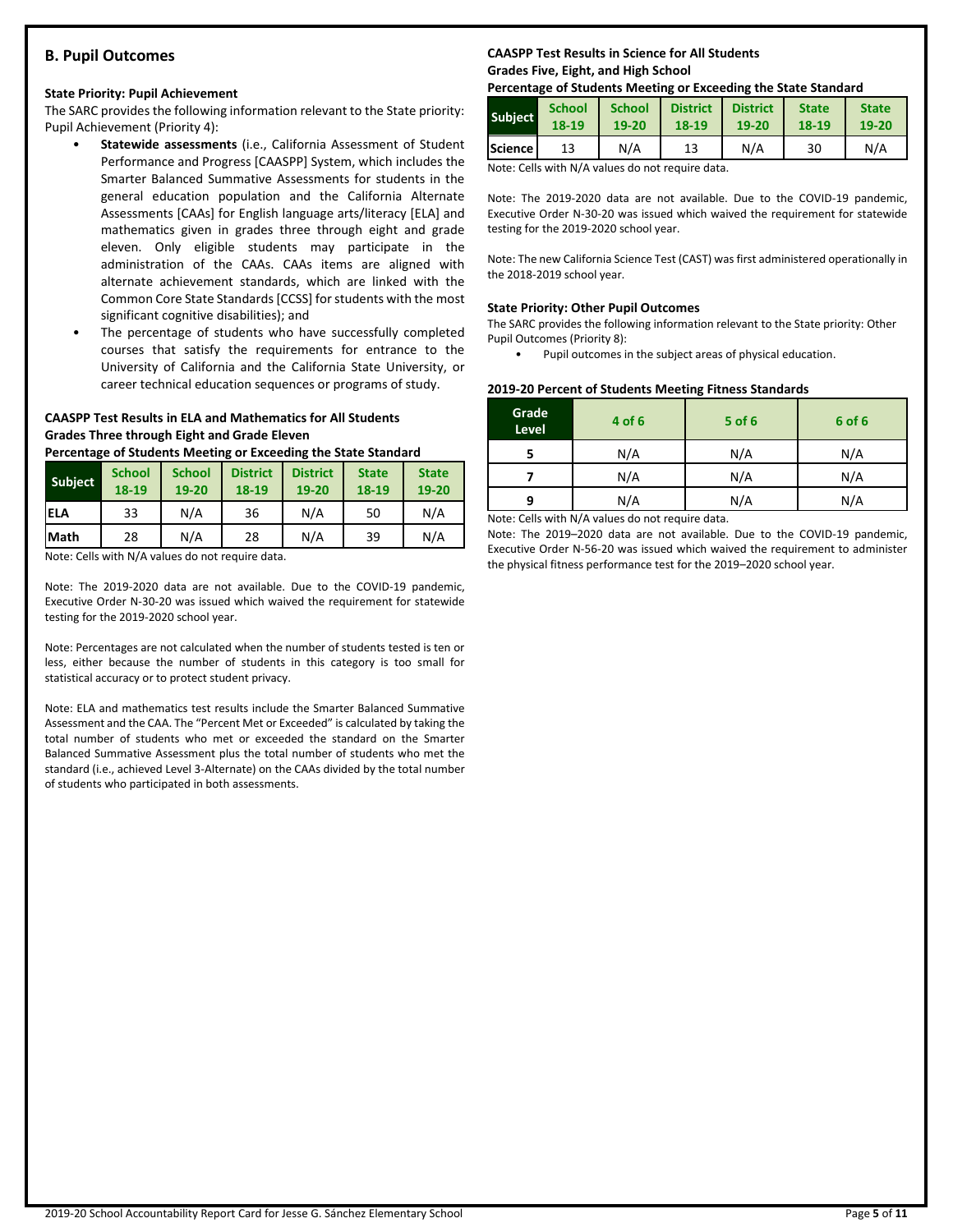| <b>Student Group</b>                                 | <b>Total</b><br><b>Enrollment</b> | <b>Number</b><br><b>Tested</b> | <b>Percent</b><br><b>Tested</b> | <b>Percent</b><br><b>Not Tested</b> | <b>Percent</b><br><b>Met or Exceeded</b> |
|------------------------------------------------------|-----------------------------------|--------------------------------|---------------------------------|-------------------------------------|------------------------------------------|
| <b>All Students</b>                                  | N/A                               | N/A                            | N/A                             | N/A                                 | N/A                                      |
| Male                                                 | N/A                               | N/A                            | N/A                             | N/A                                 | N/A                                      |
| Female                                               | N/A                               | N/A                            | N/A                             | N/A                                 | N/A                                      |
| <b>Black or African American</b>                     | N/A                               | N/A                            | N/A                             | N/A                                 | N/A                                      |
| American Indian or Alaska Native                     | N/A                               | N/A                            | N/A                             | N/A                                 | N/A                                      |
| Asian                                                | N/A                               | N/A                            | N/A                             | N/A                                 | N/A                                      |
| <b>Filipino</b>                                      | N/A                               | N/A                            | N/A                             | N/A                                 | N/A                                      |
| <b>Hispanic or Latino</b>                            | N/A                               | N/A                            | N/A                             | N/A                                 | N/A                                      |
| Native Hawaiian or Pacific Islander                  | N/A                               | N/A                            | N/A                             | N/A                                 | N/A                                      |
| White                                                | N/A                               | N/A                            | N/A                             | N/A                                 | N/A                                      |
| <b>Two or More Races</b>                             | N/A                               | N/A                            | N/A                             | N/A                                 | N/A                                      |
| <b>Socioeconomically Disadvantaged</b>               | N/A                               | N/A                            | N/A                             | N/A                                 | N/A                                      |
| <b>English Learners</b>                              | N/A                               | N/A                            | N/A                             | N/A                                 | N/A                                      |
| <b>Students with Disabilities</b>                    | N/A                               | N/A                            | N/A                             | N/A                                 | N/A                                      |
| <b>Students Receiving Migrant Education Services</b> | N/A                               | N/A                            | N/A                             | N/A                                 | N/A                                      |
| <b>Foster Youth</b>                                  | N/A                               | N/A                            | N/A                             | N/A                                 | N/A                                      |
| <b>Homeless</b>                                      | N/A                               | N/A                            | N/A                             | N/A                                 | N/A                                      |

Note: Cells with N/A values do not require data.

Note: The 2019-2020 data are not available. Due to the COVID-19 pandemic, Executive Order N-30-20 was issued which waived the requirement for statewide testing for the 2019-2020 school year.

# **CAASPP Test Results in ELA by Student Group**

**Grades Three through Eight and Grade Eleven (School Year 2019-2020)**

| <b>Student Group</b>                                 | <b>Total</b><br><b>Enrollment</b> | <b>Number</b><br><b>Tested</b> | <b>Percent</b><br><b>Tested</b> | <b>Percent</b><br><b>Not Tested</b> | <b>Percent</b><br><b>Met or Exceeded</b> |
|------------------------------------------------------|-----------------------------------|--------------------------------|---------------------------------|-------------------------------------|------------------------------------------|
| <b>All Students</b>                                  | N/A                               | N/A                            | N/A                             | N/A                                 | N/A                                      |
| Male                                                 | N/A                               | N/A                            | N/A                             | N/A                                 | N/A                                      |
| Female                                               | N/A                               | N/A                            | N/A                             | N/A                                 | N/A                                      |
| <b>Black or African American</b>                     | N/A                               | N/A                            | N/A                             | N/A                                 | N/A                                      |
| American Indian or Alaska Native                     | N/A                               | N/A                            | N/A                             | N/A                                 | N/A                                      |
| Asian                                                | N/A                               | N/A                            | N/A                             | N/A                                 | N/A                                      |
| <b>Filipino</b>                                      | N/A                               | N/A                            | N/A                             | N/A                                 | N/A                                      |
| <b>Hispanic or Latino</b>                            | N/A                               | N/A                            | N/A                             | N/A                                 | N/A                                      |
| Native Hawaiian or Pacific Islander                  | N/A                               | N/A                            | N/A                             | N/A                                 | N/A                                      |
| White                                                | N/A                               | N/A                            | N/A                             | N/A                                 | N/A                                      |
| <b>Two or More Races</b>                             | N/A                               | N/A                            | N/A                             | N/A                                 | N/A                                      |
| <b>Socioeconomically Disadvantaged</b>               | N/A                               | N/A                            | N/A                             | N/A                                 | N/A                                      |
| <b>English Learners</b>                              | N/A                               | N/A                            | N/A                             | N/A                                 | N/A                                      |
| <b>Students with Disabilities</b>                    | N/A                               | N/A                            | N/A                             | N/A                                 | N/A                                      |
| <b>Students Receiving Migrant Education Services</b> | N/A                               | N/A                            | N/A                             | N/A                                 | N/A                                      |
| <b>Foster Youth</b>                                  | N/A                               | N/A                            | N/A                             | N/A                                 | N/A                                      |
| <b>Homeless</b>                                      | N/A                               | N/A                            | N/A                             | N/A                                 | N/A                                      |

Note: Cells with N/A values do not require data.

Note: The 2019-2020 data are not available. Due to the COVID-19 pandemic, Executive Order N-30-20 was issued which waived the requirement for statewide testing for the 2019-2020 school year.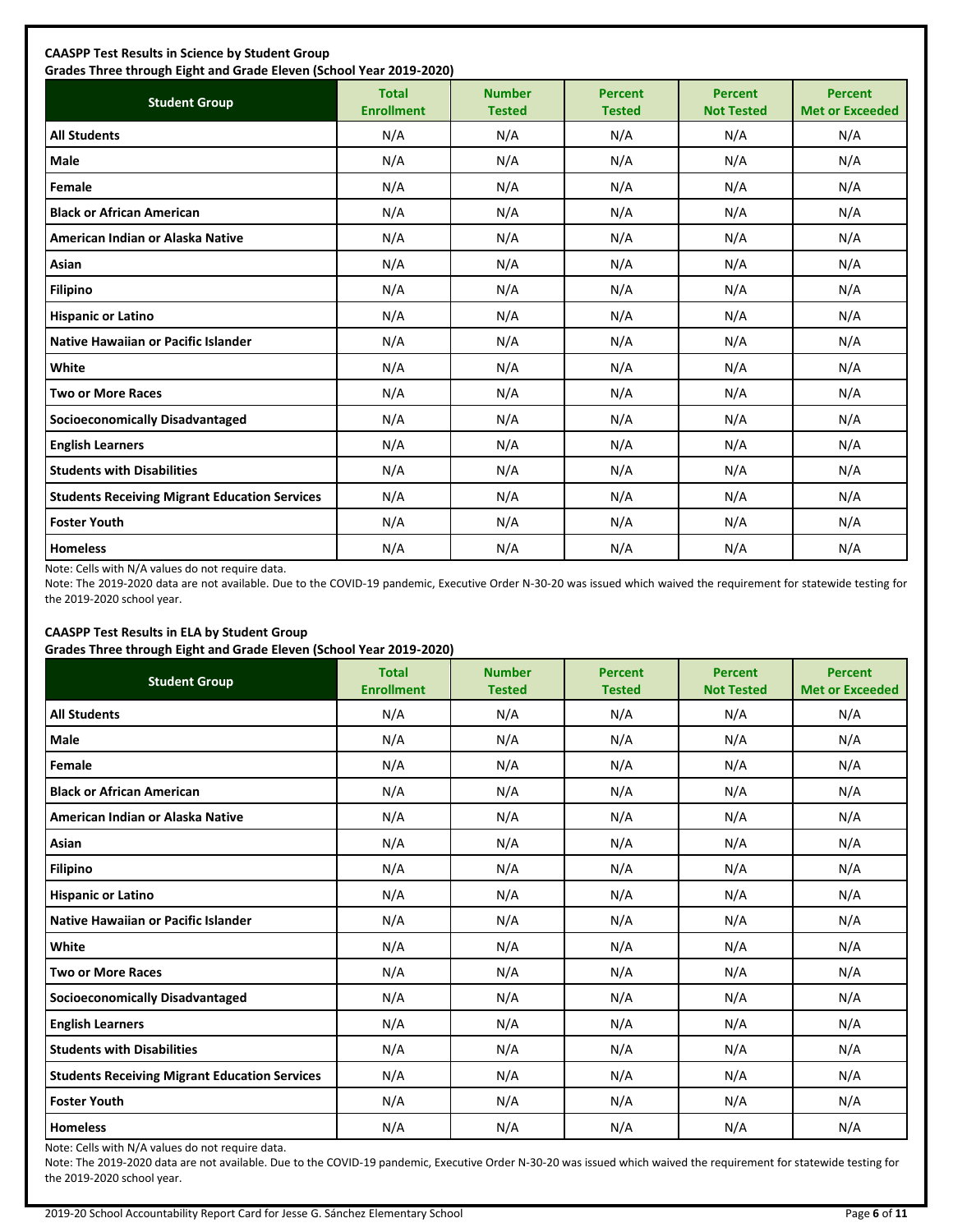#### **CAASPP Test Results in Mathematics by Student Group Grades Three through Eight and Grade Eleven (School Year 2019-2020)**

| andes mice unbagn agut ana anade actem penoor rear 2015 2020;<br><b>Student Group</b> | <b>Total</b><br><b>Enrollment</b> | <b>Number</b><br><b>Tested</b> | <b>Percent</b><br><b>Tested</b> | <b>Percent</b><br><b>Not Tested</b> | <b>Percent</b><br><b>Met or Exceeded</b> |
|---------------------------------------------------------------------------------------|-----------------------------------|--------------------------------|---------------------------------|-------------------------------------|------------------------------------------|
| <b>All Students</b>                                                                   | N/A                               | N/A                            | N/A                             | N/A                                 | N/A                                      |
| <b>Male</b>                                                                           | N/A                               | N/A                            | N/A                             | N/A                                 | N/A                                      |
| Female                                                                                | N/A                               | N/A                            | N/A                             | N/A                                 | N/A                                      |
| <b>Black or African American</b>                                                      | N/A                               | N/A                            | N/A                             | N/A                                 | N/A                                      |
| American Indian or Alaska Native                                                      | N/A                               | N/A                            | N/A                             | N/A                                 | N/A                                      |
| Asian                                                                                 | N/A                               | N/A                            | N/A                             | N/A                                 | N/A                                      |
| <b>Filipino</b>                                                                       | N/A                               | N/A                            | N/A                             | N/A                                 | N/A                                      |
| <b>Hispanic or Latino</b>                                                             | N/A                               | N/A                            | N/A                             | N/A                                 | N/A                                      |
| <b>Native Hawaiian or Pacific Islander</b>                                            | N/A                               | N/A                            | N/A                             | N/A                                 | N/A                                      |
| White                                                                                 | N/A                               | N/A                            | N/A                             | N/A                                 | N/A                                      |
| <b>Two or More Races</b>                                                              | N/A                               | N/A                            | N/A                             | N/A                                 | N/A                                      |
| <b>Socioeconomically Disadvantaged</b>                                                | N/A                               | N/A                            | N/A                             | N/A                                 | N/A                                      |
| <b>English Learners</b>                                                               | N/A                               | N/A                            | N/A                             | N/A                                 | N/A                                      |
| <b>Students with Disabilities</b>                                                     | N/A                               | N/A                            | N/A                             | N/A                                 | N/A                                      |
| <b>Students Receiving Migrant Education Services</b>                                  | N/A                               | N/A                            | N/A                             | N/A                                 | N/A                                      |
| <b>Foster Youth</b>                                                                   | N/A                               | N/A                            | N/A                             | N/A                                 | N/A                                      |
| <b>Homeless</b>                                                                       | N/A                               | N/A                            | N/A                             | N/A                                 | N/A                                      |

Note: Cells with N/A values do not require data.

Note: The 2019-2020 data are not available. Due to the COVID-19 pandemic, Executive Order N-30-20 was issued which waived the requirement for statewide testing for the 2019-2020 school year.

# **C. Engagement**

#### **State Priority: Parental Involvement**

- The SARC provides the following information relevant to the State priority: Parental Involvement (Priority 3):
	- Efforts the school district makes to seek parent input in making decisions for the school district and each school site

#### **Opportunities for Parental Involvement (School Year 2020-21)**

During the 2020-2021 school year parents will continue to have some opportunities to participate in their children's education. Due to the COVID-19 pandemic, in person activities have been postponed. All activities will be done virtually. These opportunities included:

- Monthly School Site Council and English Language Advisory Committee Meetings
- Parenting Partners workshops
- Parent Teacher Club
- Monthly Coffee Klatch Meetings
- Computer classes and English Classes offered by the MLK Family Resource Center
- Our classroom teachers offer evening parent workshops on at-home teaching strategies

Also all parents are always invited to participate in the following:

- Back-to-School Night in the fall and Open House in the spring (virtually)
- Student of the Month awards assemblies (Drive-Thru assemblies)
- Accelerated Reader Trimester Awards Assemblies (Drive-Thru assemblies)
- Perfect Attendance Assemblies (Drive-Thru assemblies)

Parents are encouraged to participate in their child's education by having an open communication with the classroom teacher.

For parent involvement opportunities please contact school principal, Roberto Rodriguez at: (831) 753-5760.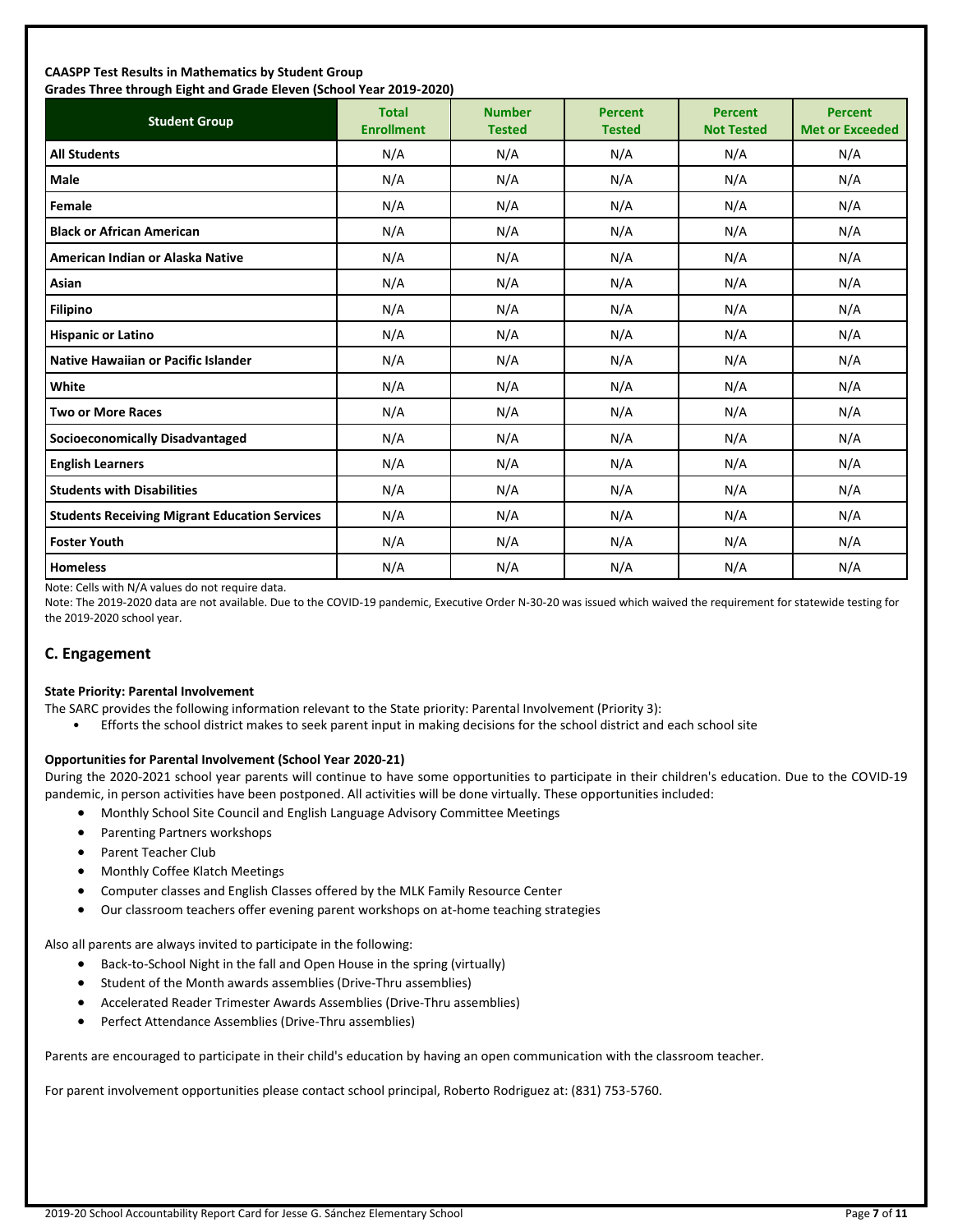#### **State Priority: School Climate**

The SARC provides the following information relevant to the State priority: School Climate (Priority 6):

- Pupil suspension rates;
- Pupil expulsion rates; and
- Other local measures on the sense of safety.

#### **School Safety Plan (School Year 2020-2021)**

The school Safety plan this year focused on providing a safe place for those employees working at the site, due to the pandemic students were not allowed to come to school.

Our school is providing remote instruction to all students. The following plan was developed to begin the process of bringing a small cohort of students back to the school when safe:

This plan addresses opening school campuses for the purpose of providing at-school, targeted specialized support and services for small groups of students under the following services:

Specialized Services for student with disabilities

At school access to internet and devices for distance learning

In-person support for at-risk, English Learners and high-needs students

The proposed start date for targeted, specialized support and services at school is March 1, 2021 Objectives

Develop a plan to begin providing targeted, specialized support and services to students on campus as per guidance from the California Department of Education, Senate Bill 98, and guidance from the California Department of Public Health.

Develop enrollment criteria for eligible students, as per program requirements.

Communicate with families and stakeholders in regards to on-campus programs available to eligible students and families.

Readiness and Preparedness

Recommended: COVID-19 testing available for all teachers and staff every 14 days

Survey currently enrolled families in special education and general education services on their need and/or desire for targeted, specialized support and services at school.

Develop protocols for notification of exposure, for sick staff/students, contract tracing

Identify locations for identified programs

Develop sanitation and disinfecting plan for facilities

Re-engineer classrooms to meet physical distancing mandates

Coordinate with nutrition services for the expected number of children needing meals.

Identify health and safety precautions prior to re-opening

Identify the number of necessary staff for each program

Identify funding for the program, including necessary purchases to support safety guidelines

Develop program criteria for student enrollment

Enroll students

Develop cohorts of students and staff

School Site Programs and Services

Learning Pod

The AUSD Learning Pod offers an in-person program for students to engage in Remote Instruction with the support of staff. In addition to the academic support, students will also participate in movement and enrichment activities as planned by the on-site staff.

This revision was presented to parents during a School Site Council meeting in the Winter of 2020.

We review these procedures with staff and parents at the beginning of the school year at staff meetings, parent meetings, and in parent memos. We review them again throughout the school year as needed. School staff continues to received training on Positive Behavior and Intervention Support, PBIS, a school wide discipline plan designed to reward positive student behavior.

#### **Suspensions and Expulsions**

**(data collected between July through June, each full school year respectively)**

| Rate               | <b>School</b><br>2017-18 | <b>School</b><br>2018-19 | <b>District</b><br>2017-18 | <b>District</b><br>2018-19 | <b>State</b><br>2017-18 | <b>State</b><br>2018-19 |
|--------------------|--------------------------|--------------------------|----------------------------|----------------------------|-------------------------|-------------------------|
| <b>Suspensions</b> | 2.3                      | 1.3                      | 1.5                        | 1.1                        | 3.5                     | 3.5                     |
| <b>Expulsions</b>  | 0.0                      | 0.0                      | 0.0                        | 0.0                        | 0.1                     | 0.1                     |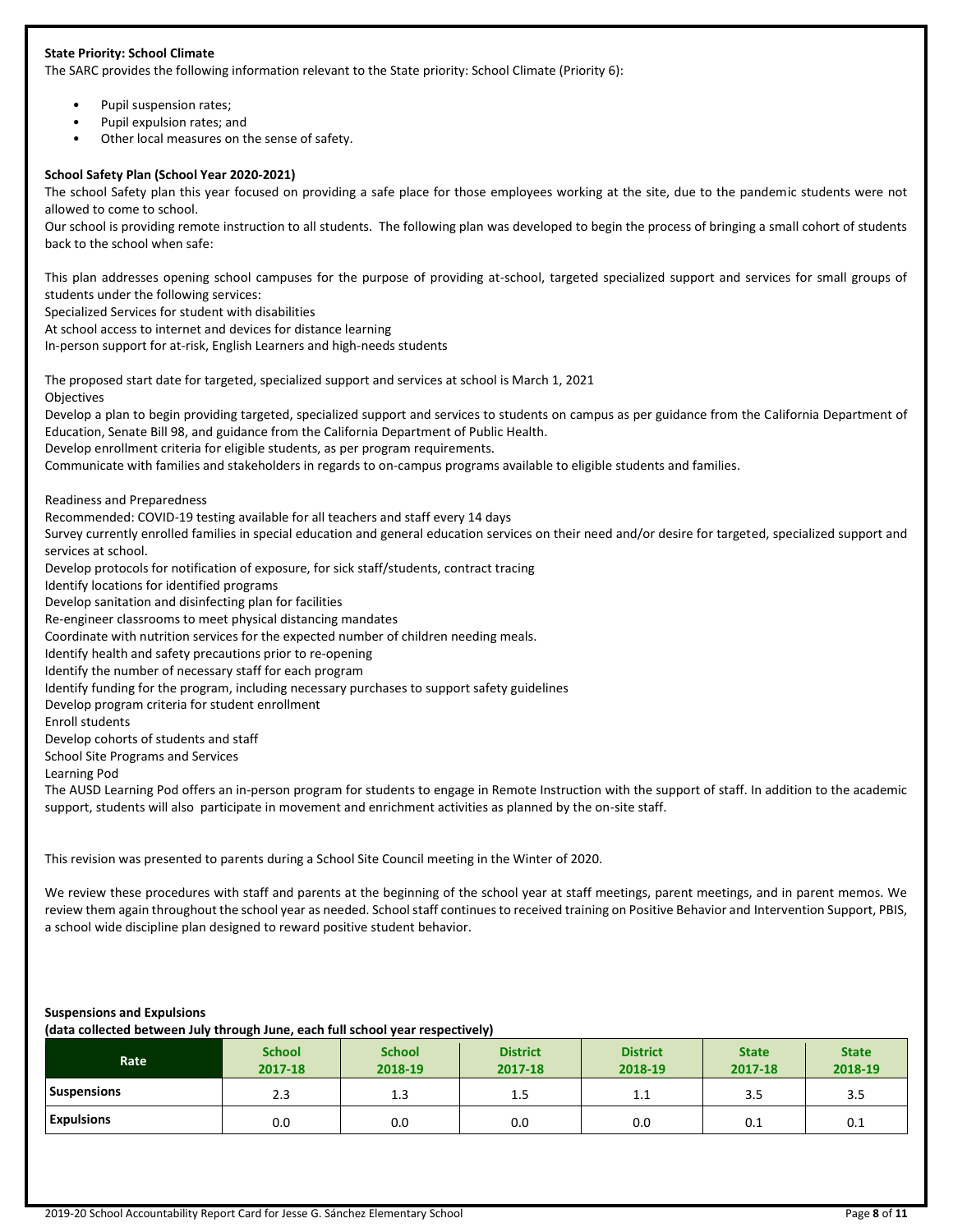#### **Suspensions and Expulsions for School Year 2019-2020 Only (data collected between July through February, partial school year due to the COVID-19 pandemic)**

| $($ were concerned about convert the origin case was $\mu$ for the concern from the control of the control of $\mu$ |                          |                            |                         |  |  |  |
|---------------------------------------------------------------------------------------------------------------------|--------------------------|----------------------------|-------------------------|--|--|--|
| Rate                                                                                                                | <b>School</b><br>2019-20 | <b>District</b><br>2019-20 | <b>State</b><br>2019-20 |  |  |  |
| <b>Suspensions</b>                                                                                                  |                          |                            |                         |  |  |  |
| <b>Expulsions</b>                                                                                                   |                          |                            |                         |  |  |  |

Note: The 2019-2020 suspensions and expulsions rate data are not comparable to prior year data because the 2019-2020 school year is a partial school year due to the COVID-19 crisis. As such, it would be inappropriate to make any comparisons in rates of suspensions and expulsions in the 2019-2020 school year compared to prior years.

# **D. Other SARC Information**

The information in this section is required to be in the SARC but is not included in the state priorities for LCFF.

#### **Ratio of Pupils to Academic Counselor (School Year 2019-2020)**

| Title                                | Ratio |
|--------------------------------------|-------|
| $I$ Acad<br>- 1<br>Counselor*<br>. . |       |

\*One full time equivalent (FTE) equals one staff member working full time; one FTE could also represent two staff members who each work 50 percent of full time.

#### **Student Support Services Staff (School Year 2019-2020)**

| <b>Title</b>                                               | <b>Number of Full-Time Equivalent</b><br>(FTE) |
|------------------------------------------------------------|------------------------------------------------|
| <b>Counselor (Social/Behavioral or Career Development)</b> |                                                |
| Library Media Teacher (Librarian)                          |                                                |
| Library Media Services Staff (Paraprofessional)            |                                                |
| Psychologist                                               |                                                |
| <b>Social Worker</b>                                       |                                                |
| <b>Nurse</b>                                               |                                                |
| Speech/Language/Hearing Specialist                         |                                                |
| <b>Resource Specialist (non-teaching)</b>                  |                                                |
| Other                                                      |                                                |

\*One Full Time Equivalent (FTE) equals one staff member working full time; one FTE could also represent two staff members who each work 50 percent of full time.

#### **Average Class Size and Class Size Distribution (Elementary)**

| Grade<br>Level | 2017-18<br><b>Average</b><br><b>Class</b><br><b>Size</b> | 2017-18<br># of<br>Classes*<br><b>Size</b><br>$1 - 20$ | 2017-18<br># $of$<br>Classes*<br><b>Size</b><br>$21 - 32$ | 2017-18<br># of<br>Classes*<br><b>Size</b><br>$33+$ | 2018-19<br>Average<br><b>Class</b><br><b>Size</b> | 2018-19<br># of<br>Classes*<br><b>Size</b><br>$1 - 20$ | 2018-19<br># of<br>Classes*<br><b>Size</b><br>21-32 | 2018-19<br># of<br>Classes*<br><b>Size</b><br>$33+$ | 2019-20<br><b>Average</b><br><b>Class</b><br><b>Size</b> | 2019-20<br># of<br>Classes*<br><b>Size</b><br>$1 - 20$ | 2019-20<br># of<br>Classes*<br><b>Size</b><br>$21 - 32$ | 2019-20<br># of<br>Classes*<br><b>Size</b><br>$33+$ |
|----------------|----------------------------------------------------------|--------------------------------------------------------|-----------------------------------------------------------|-----------------------------------------------------|---------------------------------------------------|--------------------------------------------------------|-----------------------------------------------------|-----------------------------------------------------|----------------------------------------------------------|--------------------------------------------------------|---------------------------------------------------------|-----------------------------------------------------|
| К              | 27                                                       |                                                        | 5                                                         |                                                     | 21                                                | 3                                                      | 3                                                   |                                                     | 10                                                       | 12                                                     |                                                         |                                                     |
| 1              | 26                                                       |                                                        | 4                                                         |                                                     | 24                                                |                                                        | 5                                                   |                                                     | 28                                                       |                                                        | 4                                                       |                                                     |
| $\overline{2}$ | 22                                                       | 3                                                      | 3                                                         |                                                     | 27                                                |                                                        | 4                                                   |                                                     | 24                                                       |                                                        | 5                                                       |                                                     |
| 3              | 24                                                       |                                                        | 5                                                         |                                                     | 25                                                |                                                        | 5                                                   |                                                     | 27                                                       |                                                        | 4                                                       |                                                     |
| 4              | 25                                                       |                                                        | 4                                                         |                                                     | 28                                                |                                                        | 4                                                   |                                                     | 25                                                       |                                                        | 5                                                       |                                                     |
| 5              | 30                                                       |                                                        | 3                                                         |                                                     | 25                                                |                                                        | 4                                                   |                                                     | 27                                                       |                                                        | 4                                                       |                                                     |
| 6              | 30                                                       |                                                        | 5                                                         |                                                     | 32                                                |                                                        | 3                                                   |                                                     | 26                                                       |                                                        | 4                                                       |                                                     |
| Other**        |                                                          |                                                        |                                                           |                                                     |                                                   |                                                        |                                                     |                                                     |                                                          |                                                        |                                                         |                                                     |

\*Number of classes indicates how many classes fall into each size category (a range of total students per class).

\*\* "Other" category is for multi-grade level classes.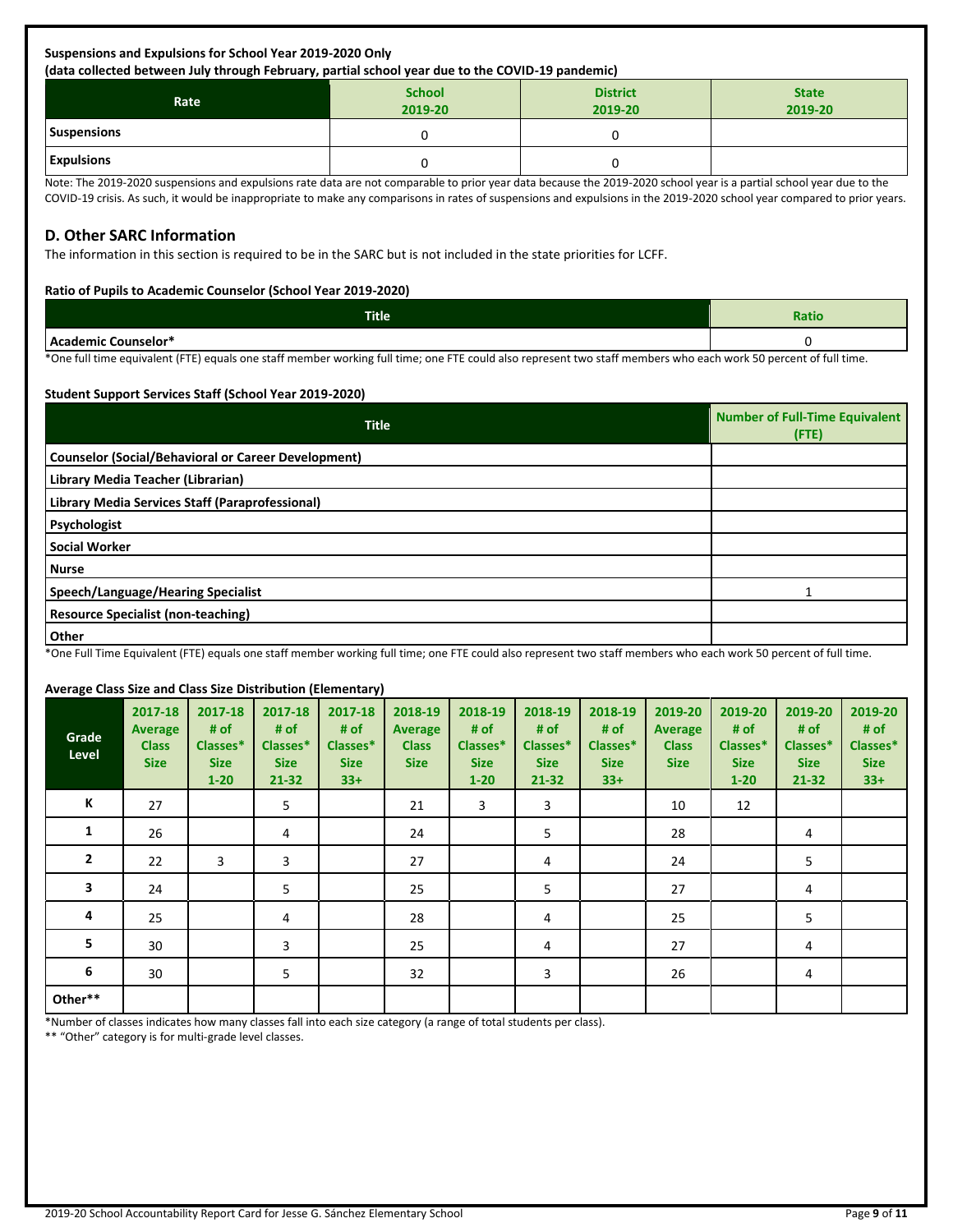|                                                                                                                                                                                                                                                                                                                                                                                                                                                                                                                                                                                                                                                                                                      | 2018-19 | 2019-20 | 2020-21 |
|------------------------------------------------------------------------------------------------------------------------------------------------------------------------------------------------------------------------------------------------------------------------------------------------------------------------------------------------------------------------------------------------------------------------------------------------------------------------------------------------------------------------------------------------------------------------------------------------------------------------------------------------------------------------------------------------------|---------|---------|---------|
| Number of school days dedicated to Staff Development and Continuous Improvement                                                                                                                                                                                                                                                                                                                                                                                                                                                                                                                                                                                                                      | 8       | 8       | 8       |
| The major areas of professional development for teachers included the following:                                                                                                                                                                                                                                                                                                                                                                                                                                                                                                                                                                                                                     |         |         |         |
| 2019-2020 School Year<br>Writing - Using Wilda Storm Writing Strategies<br>$\bullet$<br>Standards-based planning for instruction, learning and assessment<br>٠<br>English Language Development<br>$\bullet$<br>Engage NY curriculum in Math<br>٠<br>Language Arts using Wonders Curriculum<br>٠<br>Bilingual Transference (for teachers facilitating Alternative Bilingual Education classes)<br>٠<br>Lesson Design and Engagement<br>Coaching Cycles (for Academic Coaches)                                                                                                                                                                                                                         |         |         |         |
| 2019-2020 School Year<br>Writing - Using Wilda Storm Writing Strategies<br>٠<br>Standards-based planning for instruction, learning and assessment<br>٠<br>English Language Development<br>٠<br>Engage NY curriculum in Math<br>٠<br>Language Arts using Wonders Curriculum<br>٠<br>Bilingual Transference (for teachers facilitating Alternative Bilingual Education classes)<br>Lesson Design and Engagement<br>Coaching Cycles (for Academic Coaches)<br><b>Mindfulness</b><br>٠                                                                                                                                                                                                                   |         |         |         |
| 2020-2021 School Year<br>Remote Instruction (Google for Education and Seesaw for Schools)<br>٠<br>Writing - Using Wilda Storm Writing Strategies<br>Standards-based planning for instruction, learning and assessment<br>٠<br>English Language Development<br>Eureka Math curriculum<br>Language Arts using Wonders Curriculum<br>٠<br>Bilingual Transference (for teachers facilitating Alternative Bilingual Education classes)<br>Lesson Design and Engagement<br>٠<br>Coaching Cycles (for Academic Coaches)<br>Mindfulness<br>$\bullet$<br>Professional development was delivered through grade level sessions during Grade Level Release Time for classroom teachers, professional development |         |         |         |
| days were planned throughout the year, teachers had site professional development as-well as district wide professional development. The district<br>continues to offer training after school from all the different subject areas to all staff.                                                                                                                                                                                                                                                                                                                                                                                                                                                     |         |         |         |